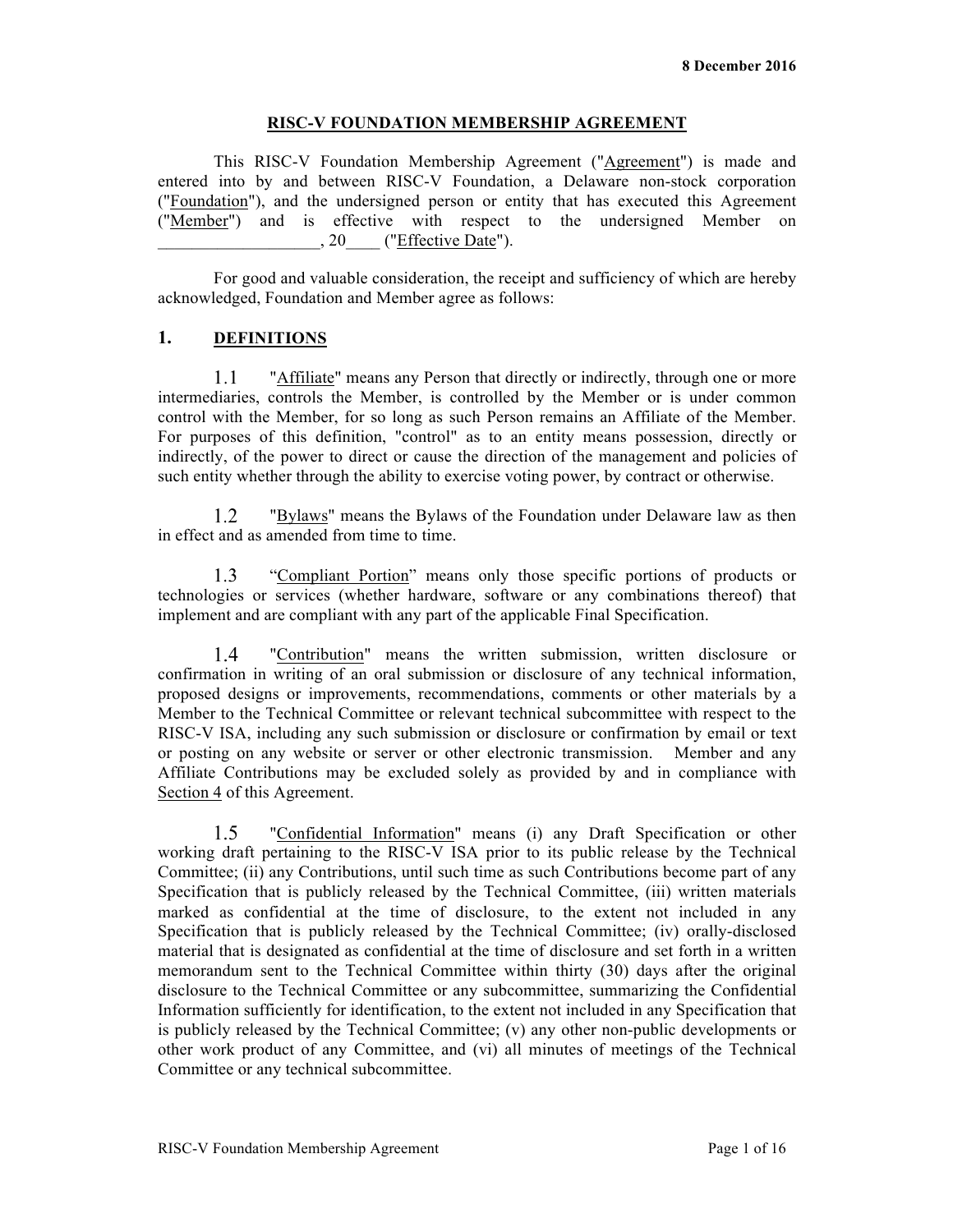"Copyrights" means collectively any and all copyrights, registered and 1.6 unregistered, as well as applications for registration, including in and to works of authorship and all other rights corresponding thereto throughout the universe, whether published or unpublished, including rights to prepare, reproduce, perform, display and distribute copyrighted works and copies, compilations and derivative works thereof.

- $1.7$ "Copyright License" is defined in Section 3 hereof.
- 1.8 "Core License" is defined in Section 3 hereof.

1.9 "Cover" means, with respect to a Contribution and a Necessary Claim, that the implementation of the Contribution within a Compliant Portion in the manner specified in the applicable Final Specification would, in the absence of a license granted under such Necessary Claim, infringe such Necessary Claim.

1.10 "Draft Specification" means any version of the Specifications designated as a Draft Specification and released to the public with version control by the Technical Committee, at any time prior to the public release of the Final Specification.

 $1.11$ "Excluded Matters" is defined in Section 4 hereof.

1.12 "Final Specification" means the final version of the RISC-V ISA Specifications designated as the Final Specification as adopted and approved and publicly released by the Technical Committee.

1.13 "Intellectual Property Rights" means any and all rights in any intellectual property and intangible industrial property rights, including any and all Patents, Copyrights, Moral Rights, Trademarks, Trade Secrets, mask work rights, industrial rights, and database rights; and any and all rights similar, corresponding or equivalent to any of the foregoing anywhere in the universe.

"Licensable" means, with respect to a Patent or a claim of a Patent, the 1.14 ability (whether through ownership, license or otherwise) of the Member to grant a license to the Foundation with respect to such Patent or claim without violating any law, rule, regulation or other legal obligation or breaching any agreement with a third party in existence at the time of such grant, and without the payment of other than de minimis royalties or other fees by Member to any unaffiliated third parties.

1.15 "License" and "Licenses" means each and all of the licenses granted by the Member under Section 3 of this Agreement.

"Member" means the undersigned Member. Any License or grant or other 1.16 undertaking pursuant to this Agreement shall be deemed to be made by the undersigned Member on its own behalf and on behalf of each of its Affiliates.

1.17 "Members" means all Persons, regardless of membership class, who have executed a RISC-V Foundation Membership Agreement in the form of this Agreement and whose membership has not terminated pursuant to Section 6 of this Agreement, including Members who may become Members following the admission of the undersigned Member.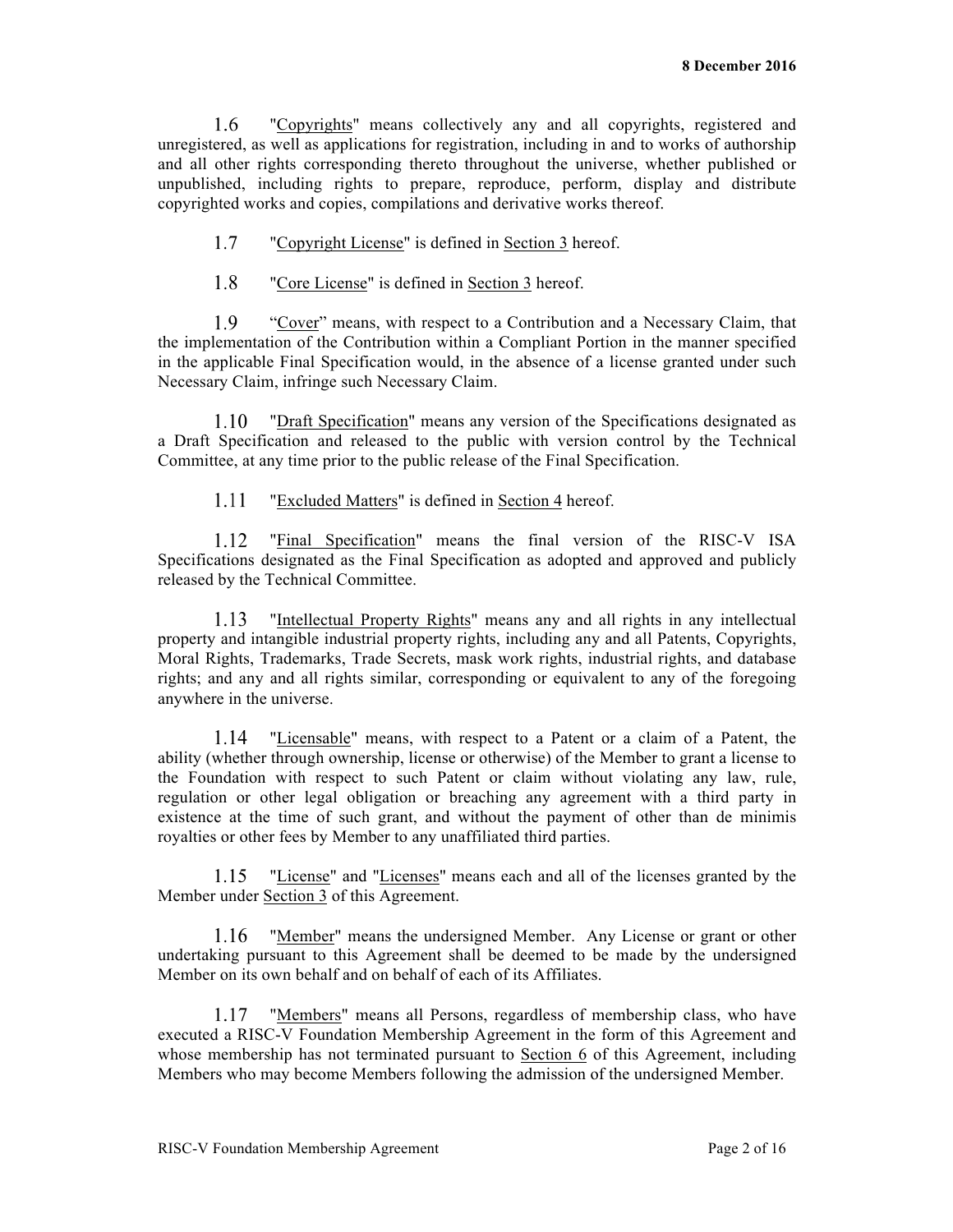1.18 "Moral Rights" means any and all rights of paternity, attribution, integrity, disclosure and withdrawal and any other rights that may be known as or referred to as "moral rights" or any similar rights under any applicable law, whether under copyright, trademark, unfair competition, defamation, right of privacy, contract, tort or other legal or equitable theory.

1.19 "Necessary Claims" means claims of Patents, other than design patents and design registrations, that (i) incorporate or embody or reference any part of a Contribution of the Member or its Affiliate which are included in any Normative Element of any Final Specification, and (ii) are infringed by implementation of any Normative Elements where that infringement cannot be avoided by another technically reasonable non-infringing alternative for implementing the Normative Elements of such Final Specifications. Necessary Claims for these purposes do not include any claims: (a) other than those claims set forth above, even if contained in the same Patent as the Necessary Claims; (b) that if licensed would require the payment of other than de minimis royalties or other fees by Foundation or Member or any Affiliate of such Member to any unaffiliated third parties; (c) that are infringed by any enabling technologies that may be necessary to make or use any product or technology or portion thereof but are not themselves expressly set forth in the relevant Final Specification; (d) that are infringed by the implementation of other technologies developed elsewhere and merely referenced to in the body of the Final Specification; or (e) that are infringed by any portions of any product or technology or any combinations thereof that are not a Compliant Portion.

1.20 "Normative Elements" of the Final Specifications shall be deemed to include all architectural and interoperability requirements, including the Normative Elements of optional portions, of applicable Final Specifications. Optional features are considered "Normative Elements" for these purposes unless they are specifically and expressly identified in writing by the Technical Committee or any subcommittee thereof as informative. Implementation examples or any other material that merely illustrates the requirements of the Specifications are informative and not considered "Normative Elements<sup>"</sup>

"Original Specifications" means those Specifications for the RISC-V ISA  $1.21$ listed in Exhibit A attached hereto and made a part hereof.

"Patents" collectively means any and all United States, international and 1.22 foreign patents and utility models, patents pending, provisional and non-provisional patent applications, patents on file, and any and all divisions, foreign counterparts, continuations, continuations-in-part, reissues, continuing patent applications, re-examinations, substitutions or extensions thereof, and equivalent or similar rights anywhere in the universe in respect of inventions or discoveries.

 $1.23$ "Person" means any individual, corporation, partnership, firm, joint venture, association, joint-stock company, trust, unincorporated organization, limited liability company or other entity.

1.24 "RISC-V ISA" means any and all versions of the RISC-V Instruction Set Architecture ("ISA"), with version control and as adopted and approved for public release by the Technical Committee, including any and all Specifications for the ISA.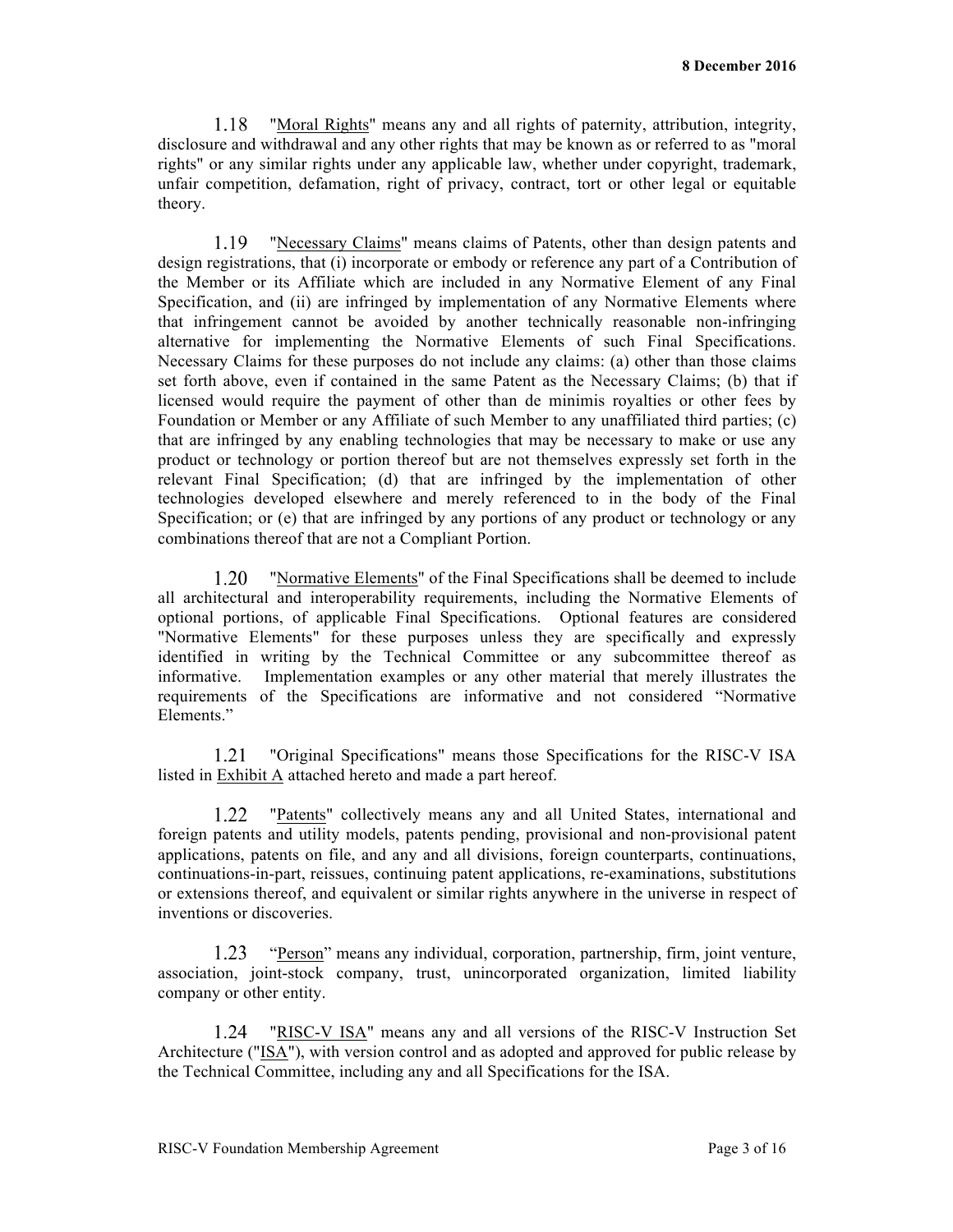#### $1.25$ "Software License" is defined in Section 3.4.

1.26 "Specifications" means any version of any document or documents containing the draft or final specifications for the RISC-V ISA, including (i) the Original Specifications, (ii) any and all standards, specifications, designs, guidelines and other documentation incorporated into the RISC-V ISA, (iii) all Contributions of any Member incorporated into RISC-V ISA; and (iv) any other written information provided by a Member or Foundation or any other Person for the purpose of creating, commenting on, revising, updating, modifying, or adding to any document to be considered for inclusion in the RISC-V ISA.

 $1.27$ "Technical Committee" means the Technology Committee of the Foundation as defined in the Bylaws.

1.28 "Trademarks" means trade names, trademarks and service marks (registered and unregistered), trade dress and similar rights, and applications to register any of the foregoing.

1.29 "Trade Secrets" collectively means any and all trade secrets under applicable law and other rights in know-how and confidential or proprietary information, processing or manufacturing or technical information, and any and all documentation, data and/or databases related thereto.

# **2. MEMBERSHIP**

2.1 Membership. Subject to the terms and conditions of this Agreement and the Bylaws, Member agrees to be a Member of Foundation with the rights and obligations set forth in this Agreement and the Bylaws. Member has reviewed, hereby approves and agrees to abide by the terms of this Agreement and the Bylaws. The membership classification of Member is as set forth in the Bylaws and confirmed in writing by Foundation.

 $2.2^{\circ}$ Support for RISC-V Objectives.During the term of its membership in Foundation, Member is expected to support the free and open design, development and improvement of the RISC-V ISA, together with its software and hardware ecosystem for use in all computing devices.

Use of Name. Member may publicly disclose that it is a member of 2.3 Foundation. However, Member may not identify any product or service as being sanctioned by, sponsored by or authorized by Foundation or the RISC-V ISA unless in accordance with policies and procedures which may be established by Foundation. Foundation has the right to include Member's name in any lists of Members published by Foundation and to announce that Member is a member of Foundation.

Fees. The Board of Directors of Foundation may establish reasonable fees  $2.4^{\circ}$ or charges for participation in meetings or for other benefits of membership.

 $2.5$ Expenses. Member will bear its own costs and expenses for its participation in Foundation, such as travel, employee compensation, and incidental expenses.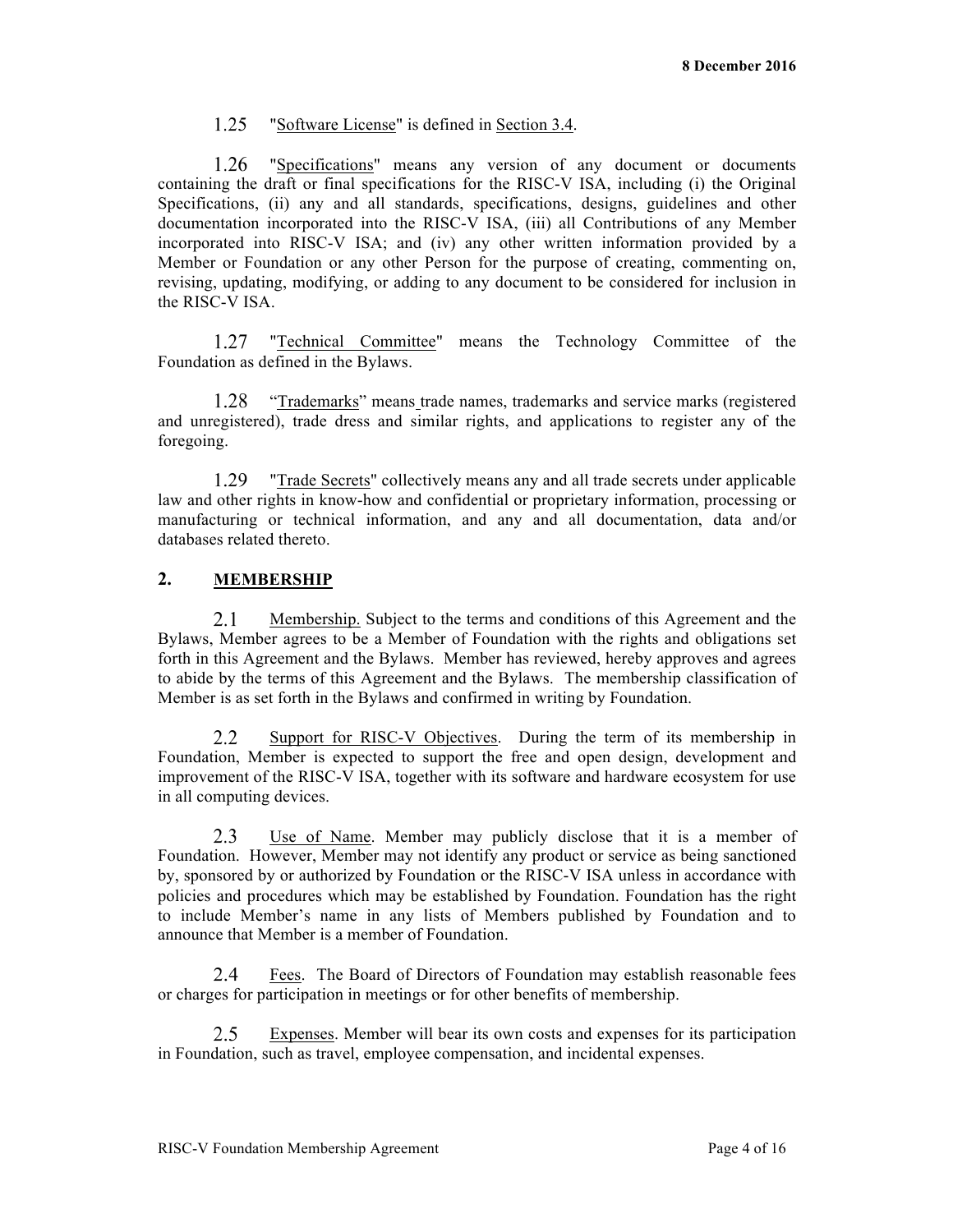2.6 Antitrust Policies. Member agrees to comply with all applicable antitrust and unfair competition and other competition laws pertaining to Member's participation in Foundation and the design, development and improvement of the RISC-V ISA. Without limiting and in addition to the foregoing, Member agrees to fully comply at all times with the provisions of Article 15 (Anti-Trust) of the Foundation Bylaws and any policies of the Foundation adopted pursuant thereto. Nothing in this Agreement will be construed to require or permit conduct that violates any antitrust or unfair competition or other competition laws in any applicable jurisdiction.

### **3. INTELLECTUAL PROPERTY LICENSES**

 $3.1$ Contributions. Member may but is not required to make Contributions to the Foundation on behalf of itself and its Affiliates and Member acknowledges that the Foundation including any committee or subcommittee is not required to incorporate the Contribution or any part thereof into the RISC-V ISA. Member represents and warrants that to the best of its knowledge Member has the necessary rights to provide its Contributions to Foundation if, as and when provided. All Contributions made by Member shall be subject to the Licenses and the other provisions of this Section 3 except to the extent they are Excluded Matters pursuant to Section 4 hereof.

#### $3.2$ Grant of Core License to Foundation.

(a) In the event a Member makes a Contribution to the Foundation, Member on behalf of itself and its Affiliates agrees to and hereby grants to Foundation and its successors and permitted assigns a non-exclusive, perpetual, irrevocable, fully paid-up, royalty-free, non-transferable (other than as provided by Section 8.1), non-assignable (other than as provided by Section 8.1) and sublicensable right and license throughout the universe to make, have made, use, sell, have sold, offer to sell, import, distribute and/or otherwise dispose of or exploit (directly and indirectly through intermediaries and without any obligation of accounting), any and all implementations of the RISC-V ISA, in each case solely under (i) any and all Necessary Claims now or in the future which cover any part of a Contribution of the Member or any Affiliate thereof which is incorporated into the applicable Specifications, and (ii) any and all other Contributions of the Member or any Affiliate thereof (including any Trade Secrets constituting part of such Contribution) which are incorporated into the applicable Specifications (the "Core License"); provided however that (1) this Core License grant shall not be applicable to any Contributions by Member which have been excluded by Member as an Excluded Matter solely provided by and in compliance with Section 4 hereof, and (2) this Core License does not extend to any part or function of a product or technology or any combination in which a Compliant Portion is incorporated but that is not itself part of the Compliant Portion.

(b) Without limiting the generality of the foregoing, the Foundation may grant sublicenses under the Core License, Copyright License and Software License in one or more tiers (i) under any other Membership Agreement and (ii) any other license agreement(s) as are approved by the Board of Directors or management of the Foundation from time to time in accordance with the Bylaws.

 $3.3$ Grant of Copyright License to Foundation; Other Terms.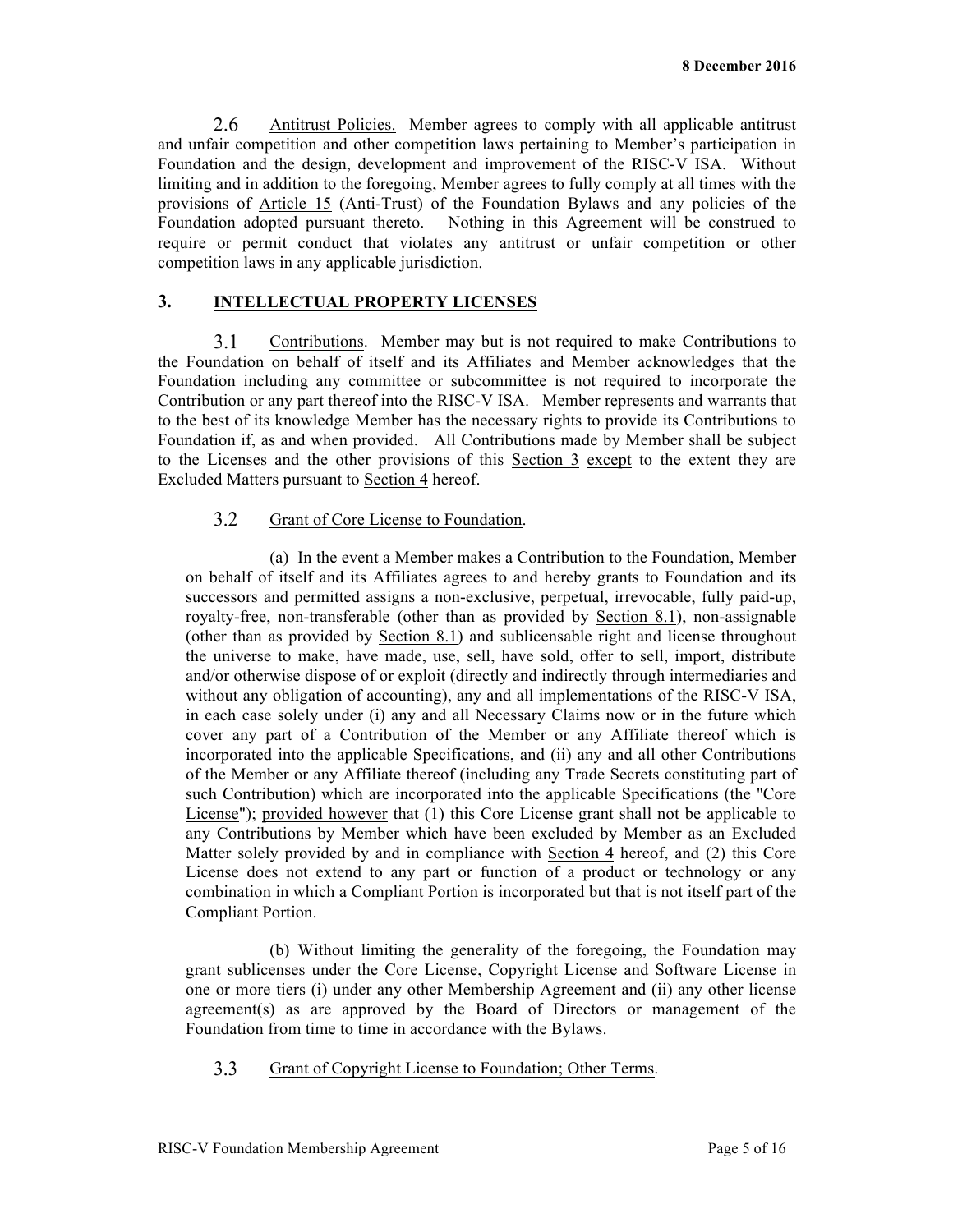(a) Member on behalf of itself and its Affiliates further agrees to and hereby grants to Foundation and its successors and permitted assigns a non-exclusive, perpetual, irrevocable, fully paid-up, royalty-free, non-transferable (other than as provided by Section 8.1), non-assignable (other than as provided by Section 8.1) and sublicensable right and license throughout the universe to copy, reproduce, distribute, display, perform (whether publicly or otherwise), prepare derivative works from, improve, modify, adapt and/or otherwise exploit any copyrightable matter, materials or other works constituting part of the Contribution made by Member and incorporated into a Specification (the "Copyright License"), other than any Source Code or Object Code subject to Section 3.4 hereof; provided however that this Copyright License grant shall not be applicable to any Contribution by Member which has been excluded by Member as an Excluded Matter solely as provided by and in compliance with Section 4 hereof. For the avoidance of doubt, the Copyright License does not include any license or immunity of any kind under any Patents.

(b) Member on behalf of itself and its Affiliates further agrees to and hereby does unconditionally and irrevocably waive and agree to not enforce against Foundation or any other Member or its Affiliates or any licensee or sublicensee of the Licenses granted to the Foundation hereunder any Moral Rights that any of Member or any Affiliate may have in any Contribution made by Member or any Affiliate and incorporated into the RISC-V ISA or any Specification thereof, other than a Contribution that is excluded as solely provided by and in compliance with to Section 4.

(c) Member further agrees on behalf of itself and its Affiliates that by virtue of its participation in any committee or subcommittee of Foundation, any and all Copyrights created in the collective work of such committee or subcommittee belongs exclusively to the Foundation. Member agrees to execute and deliver any other documentation (if any) required by Foundation to confirm such rights.

 $3.4$ Grant of Software License to Foundation. Member on behalf of itself and its Affiliates further agrees to and hereby grants to Foundation a non-exclusive, perpetual, irrevocable, fully paid-up, royalty-free, non-transferable (except as provided by Section 8.1), non-assignable (except as provided by Section 8.1) and sublicensable right and license throughout the universe to use copy, reproduce, distribute, display, perform (whether publicly or otherwise), prepare derivative works from, improve, modify, adapt and/or otherwise exploit each and all of (i) any computer source code ("Source Code") which is part of the Contribution made by Member or its Affiliate and (ii) any machine-readable or object code compiled or derived from any of the Source Code ("Object Code") (the foregoing the "Software License"), provided that (1) such Software License shall be subject to the further terms and conditions set forth in the attached Exhibit B to this Agreement and (2) this Software License grant shall not be applicable to any Contribution by Member which has been excluded by Member as an Excluded Matter solely provided by and in compliance with Section 4 hereof. For the avoidance of doubt, the Software License does not include any license or immunity of any kind under any Patents.

 $3.5$ Time of Grant. The grant of the Copyright License, the Software License, and the Core License by Member and/or its Affiliates to Foundation hereunder will be automatic and effective in each case without any further action by any party on the day following the expiration of the applicable exclusion period, to the extent the Member has not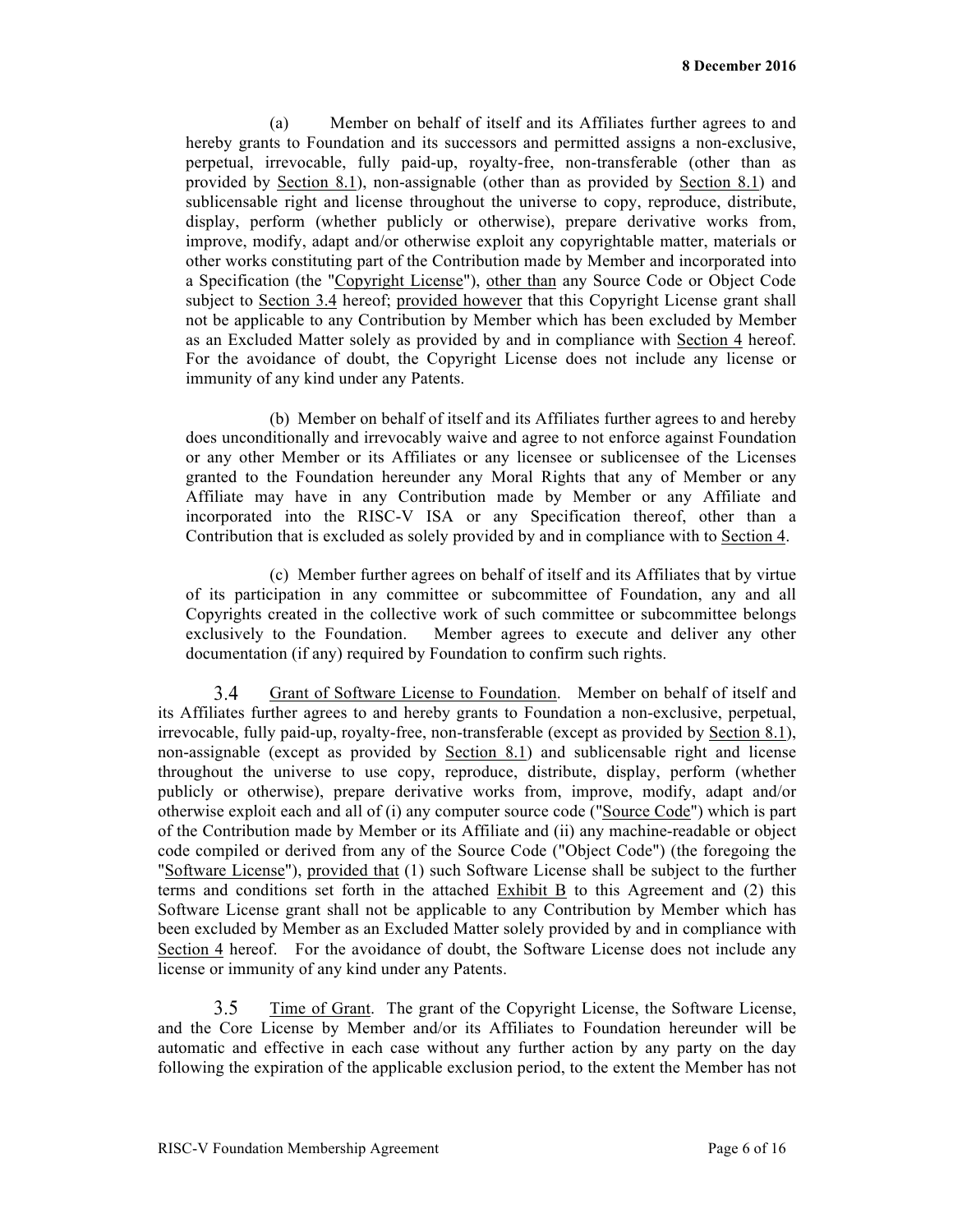excluded the pertinent Contribution as an Excluded Matter solely in accordance with Section 4 below.

#### $3.6$ Grant of RISC-V ISA License to Member.

(a) Subject to the material compliance by the Member and any Affiliate thereof with the terms and conditions of this Agreement, Foundation agrees to and hereby grants to the Member a non-exclusive, perpetual, fully paid-up, royalty-free, right and license throughout the universe, for so long as Member remains a Foundation Member, to use, make, have made, offer for sale, sell, export, import, practice, copy, reproduce, distribute, display and perform (whether publicly or otherwise), prepare derivative works from, improve, modify, adapt and/or otherwise exploit (directly and indirectly through intermediaries and with no obligation of accounting) any Compliant Portion (the "Member License").

(b) The Member License granted to Member in subsection (a) above may be freely assigned or transferred by Member to (i) any of its Affiliates so long as its Affiliate becomes a Member of Foundation and enters into a Membership Agreement prior to or as part of such assignment or transfer, or (ii) as an integral part of the merger or consolidation of Member with another entity or the sale or other transfer of all or substantially all of the assets of Member.

(c) The Member License granted to Member in subsection (a) above also may be sublicensed by the Member to  $[(i)]$  any of its Affiliates (but only for so long as such Affiliate remains an Affiliate of such Member).

(d) The Member License granted to Member in subsection (a) above may be sublicensed by the Member or its Affiliates to service providers and subcontractors solely to the extent such sublicense is granted for Member's or such Affiliates' implementation or incorporation of the RISC-V ISA specifications into a Compliant Portion.

(e) Except as provided in the foregoing subsections, the Member License otherwise is not assignable or transferable or sublicensable by Member or any Affiliate and any such attempted assignment, transfer or sublicense shall be null and void. Without limiting the foregoing, Member agrees and acknowledges that it has no right or power to engage in and that it will not directly or indirectly engage in the wholesale or general redistribution of the RISC-V ISA Specifications or any right or license therein.

#### 3.7 No Suit or Proceeding.

(a) Member shall not, and shall ensure that any of its Affiliates and any sublicensees of Member or such Affiliates (collectively with the Member, "Claiming Member") do not, file, institute, voluntarily participate in or threaten in writing to bring (in the form of a cease and desist letter or otherwise) any litigation or other adversarial proceeding in any jurisdiction at any time against any of (i) Foundation or any permitted sublicensee of Foundation, or (ii) any other Member or its Affiliate or any permitted sublicensee of any other Member, or (iii) any user of the RISC-V ISA who has entered into, is in compliance with, and is a licensee of the RISC-V ISA under an end user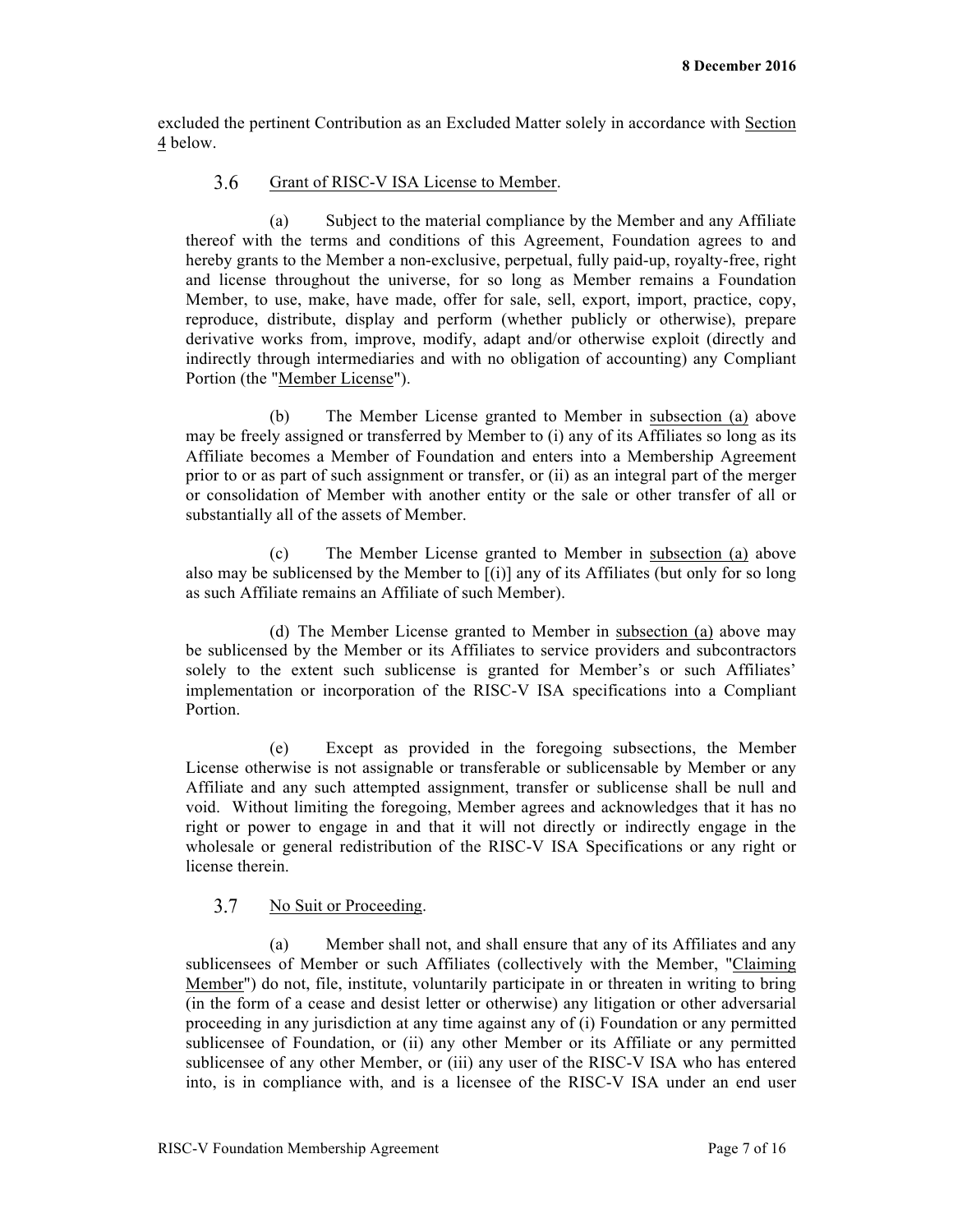license agreement of the Foundation ("EULA") for the RISC-V ISA ("End User"), in which such Claiming Member alleges that any version or implementation or practice of the RISC-V ISA constitutes (x) infringement of any Necessary Claim to the extent incorporating or embodying or referencing any part of the Contribution of the Claiming Member or its Affiliate (other than Excluded Matters) or the Original Specifications or (y) an infringement or misappropriation of any other Intellectual Property Rights of the Claiming Member to the extent incorporating or embodying or referencing any part of the Contribution of such Claiming Member or the Original Specifications (in each case other than any Excluded Matters) (including a cross-claim or counterclaim in a legal action or other adversarial proceeding) (collectively "Claims"), unless (1) the Claiming Member retracts, dismisses or otherwise cures the making of such Claims within thirty (30) days of written notice from the Foundation, such other Member or sublicensee thereof, or End User (as applicable) referencing this Section 3.7 or (2) such Claim is made in the form of a defensive cross-claim or counterclaim solely in response and in defense of corresponding litigation or other adversarial proceedings first brought against such Claiming Member by an unaffiliated third party (other the Foundation or its successor or permitted assigns) regarding the subject matter hereof (with the foregoing (1) and (2) collectively the "Excepted Claims"). In the case of any such Claims other than the Excepted Claims, and without limiting any other rights or remedies of the Foundation, (A) the Claiming Member and its Affiliates shall be deemed to be in material breach of this Membership Agreement, and (B) the Member License granted to the Claiming Member in Section 3.6 hereof shall thereupon automatically terminate as to such Member and its Affiliates and any other sublicensee thereof without notice or the further action of the Foundation or any other party.

3.8 Transfer of Intellectual Property Rights to Third Parties. Any transfer by Member or any of its Affiliates to a third party of a Patent having Necessary Claims or other Intellectual Property Rights attributable to any Contribution of Member or any Affiliate shall be subject to the terms and conditions of this Agreement including but not limited to the Licenses granted by Member or its Affiliates hereunder.

3.9 Survival. Notwithstanding any contrary provision hereof, all Licenses and other rights granted to Foundation by Member hereunder on its own behalf or on behalf of any Affiliate prior to the termination or expiration of this Agreement or the termination of the membership of Member in the Foundation shall survive such termination or expiration hereof or such termination of membership and continue in full force and effect.

**4. Exclusions of Necessary Claims and Contributions.** A Member may exclude any Contribution of Member or any Affiliate thereof in whole or in part from the Core License under Section 3.2, the no suit or proceeding provisions in Section 3.7, and/or other Licenses granted to Foundation under this Agreement (collectively "Excluded Matters") by providing timely written notice of such intent to exclude the same to the Chair of the Technical Committee and the chair of any relevant subcommittee ("Exclusion Notice") solely and strictly in accordance with the following procedures:

4.1 Draft Specifications. Specific Excluded Matters may be excluded by a Member only if that Member provides the required Exclusion Notice for such Excluded Matters to the required recipients within sixty (60) days after the public release of any Draft Specification which incorporates or is otherwise subject to the Excluded Matters. To the extent no Exclusion Notice is given within such time period, the Contributions of Member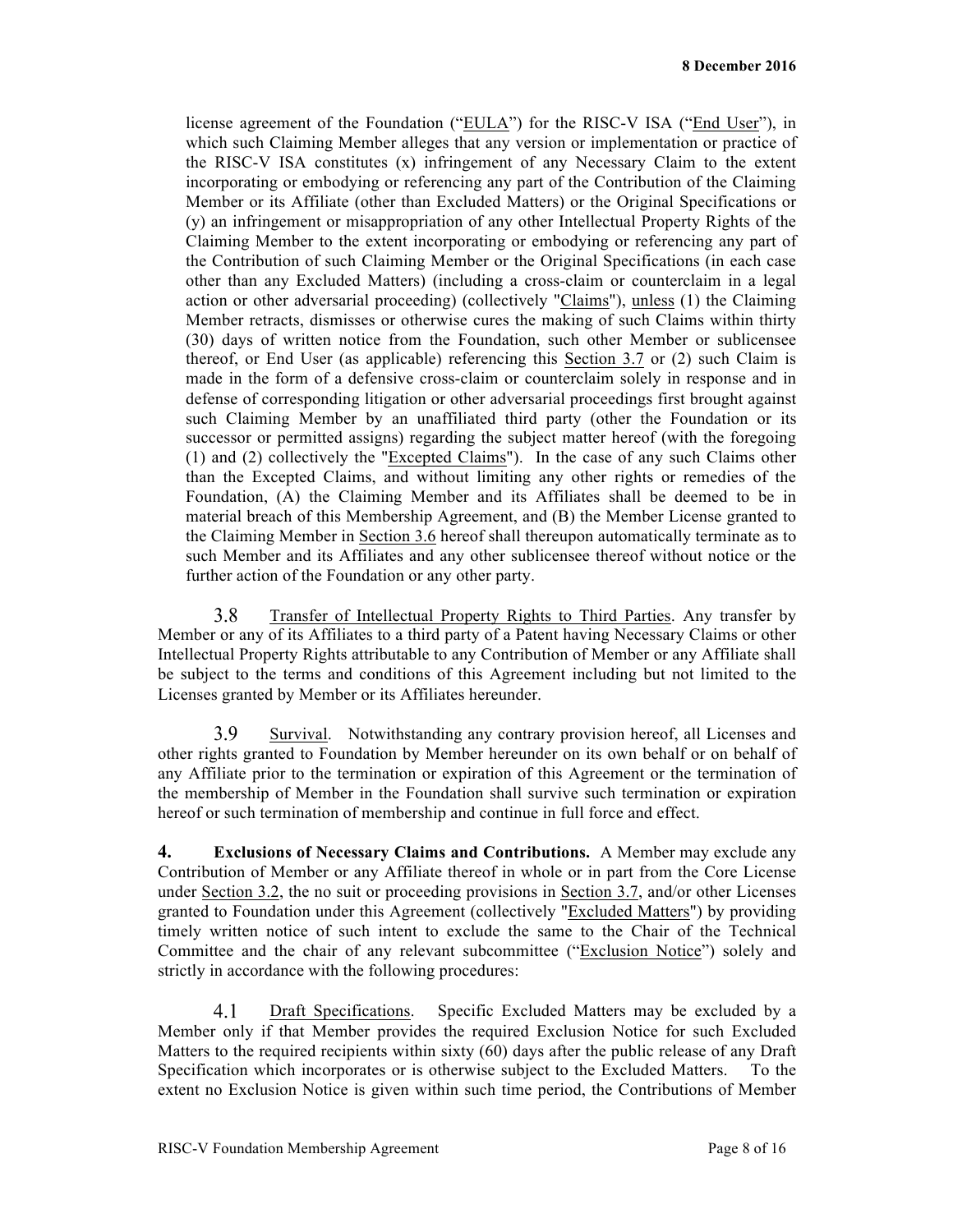and/or its Affiliates relating to or in connection with the Draft Specifications and all Necessary Claims shall continue to be subject to the Core License and other Licenses granted under this Agreement and may not be excluded.

4.2 Final Specifications. If (i) any Patent claim becomes a Necessary Claim by the time of the public release of the Final Specifications as a result of subject matter not present or apparent in the last publicly released Draft Specifications, or (ii) any Contributions of Member are first incorporated into the RISC-V ISA subsequent to such last Draft Specifications, then Member may exclude such new Necessary Claims or new Contributions (also, "Excluded Matters"), and only these new Excluded Matters, by providing the required Exclusion Notice for such new Excluded Matters to the required recipients within 60 days before the publication of the Final Specifications. To the extent no Exclusion Notice is given within such time period, the Contributions of Member or any Affiliate relating to or in connection with the Final Specifications and all Necessary Claims shall continue to be subject to the Core License and other Licenses granted under this Agreement and may not be excluded; provided however that if material new subject matter is added after public release of the Final Specifications, then a new exclusion period of sixty (60) days following [before] the public release of any subsequent Specifications shall be applicable for any new Excluded Matters.

#### 4.3 Exclusion Notices.

(a) The Exclusion Notice for any excluded Contribution shall include references to and identify any issued Patents and published Patent applications embodying such excluded Contribution, including the patent number(s) or title and application number(s), as the case may be, for each of the issued Patent(s) or pending Patent application(s), and in the case of any relevant provisional or unpublished nonprovisional Patent applications must provide either: (i) the text of the filed application; or (ii) identification of the specific part(s) of the Draft Specification whose implementation makes the excluded Contribution an infringement of a Necessary Claim, provided that subpart (ii) is chosen, the effect of the exclusion will be limited to the identified part(s) of the Draft Specification. If an issued Patent or pending Patent application that may contain Necessary Claims of Member or any of its Affiliates is not set forth in the Exclusion Notice, those Necessary Claims shall continue to be subject to the Core License under this Agreement and may not be excluded notwithstanding the exclusion of the corresponding Contribution as an Excluded Matter hereunder.

(b) The Exclusion Notice for any other Contribution of Member or any Affiliate must identify the specific part of the Contribution to be excluded. Any part of the Contribution not set forth in an Exclusion Notice shall continue to be subject to the Licenses under this Agreement and may not be excluded.

(c) For the avoidance of doubt and notwithstanding any contrary provision of this Agreement, Member shall have no right to exclude any Necessary Claim which embodies any Contribution or part thereof which is not an Excluded Matter under this Section 4, it being the intent of the parties that any Contribution made hereunder must include any corresponding Necessary Claim and may not be separately excluded.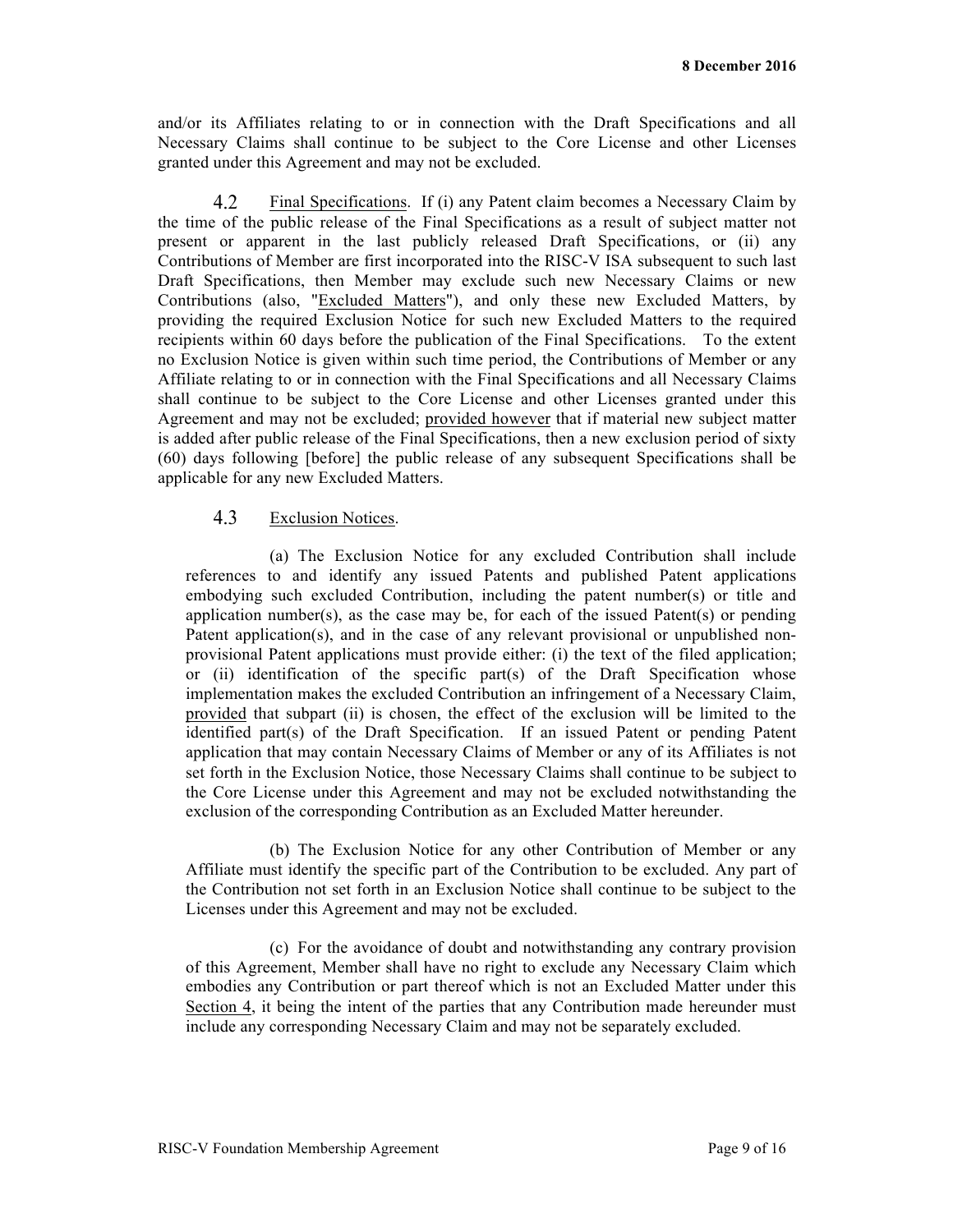# **5. Confidential Information.**

5.1 Restrictions. The undersigned Member on its own behalf and on behalf of its Affiliates agrees that Confidential Information of the Foundation or any other Member is confidential and will be maintained in confidence with at least the same degree of care that Member uses to protect its own confidential and proprietary information, but no less than a reasonable degree of care under the circumstances. Neither Member nor any of its Affiliates will at any time (i) disclose, distribute or use any of the Confidential Information of any other Member or its Affiliates or Foundation or any committee or subcommittee of Foundation for any purpose, except as necessary for its employees or contractors (under a comparable confidentiality agreement restricting disclosure, distribution and use solely to work done for Member) with a need to know for the purpose of developing or modifying the RISC-V ISA, or developing products based upon the same under the terms and conditions of this Agreement including the Member License, or (ii) incorporate such Confidential Information of Foundation or any other Member or its Affiliates (including the Contributions of any other Member or its Affiliates) into any Patent application or Copyright registration or other filing or registration or claim claiming inventorship or ownership in any jurisdiction. Any Confidential Information of Member incorporated in any Draft Specification or the Final Specification of the RISC-V ISA is permitted to be released solely upon the approval of the Technical Committee or as otherwise provided in the Bylaws. Any copies which are made will be marked "confidential," "proprietary" or with a similar legend as on the original. The foregoing confidentiality obligations for any specific Confidential Information of a party will terminate (i) three (3) years from the original date of the submission or other disclosure by a Member of the relevant Confidential Information of such Member to the Technical Committee or any subcommittee thereof, or (ii) in the case of any Confidential Information of Foundation, three (3) years from the original disclosure of the relevant Confidential Information by the Foundation in writing to all of the Members.

5.2 Exceptions. Notwithstanding the foregoing, no Member or its Affiliates will be liable for the disclosure of any information that is:

(a) in the public domain other than by the act or omission of Member or any of its Affiliates, or any employee or agent of the Member or its Affiliates in breach of this Agreement; or

(b) rightfully received from an unaffiliated third party that is not subject to any obligation of confidentiality; or

(c) rightfully known to the Member or its Affiliates without any limitation on use or disclosure prior to receipt from the disclosing party; or

(d) independently developed by employees or contractors of Member or its Affiliates without reference to the Confidential Information of the disclosing party; or

- (e) disclosed as required by applicable law; or
- (f) made public by agreement of the Technical Committee; or

(g) inherently disclosed in the manufacture, marketing, sale, distribution or maintenance of a product or service.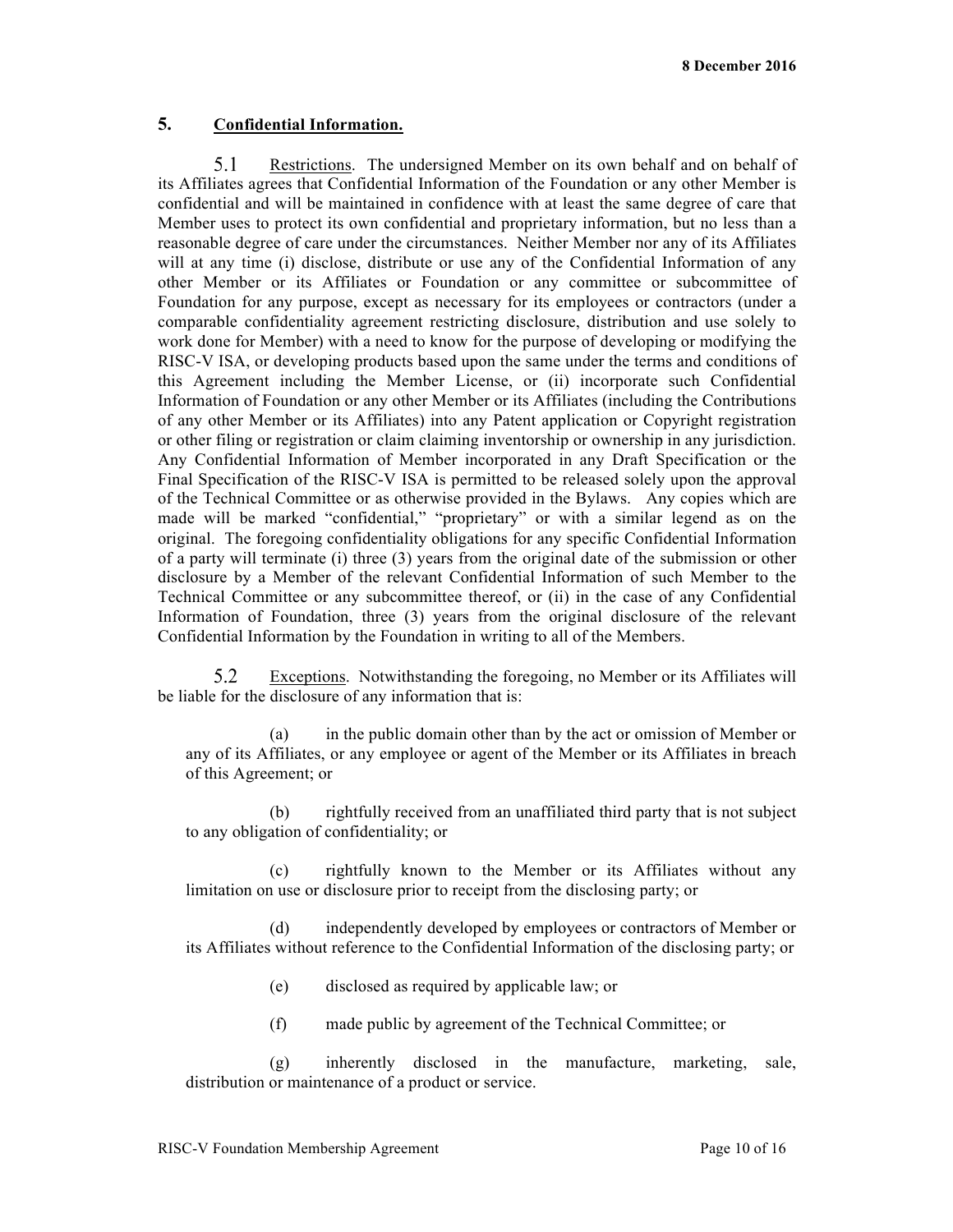5.3 Survival. The rights and obligations of this Section will survive the termination of this Agreement and the termination of any membership of a Member.

# **6. TERM AND TERMINATION**

Term. The Agreement will remain in full force and effect until the Member 6.1 has terminated its membership or all Foundation memberships have otherwise been terminated by written notice.

6.2 Termination of Membership. The membership of a Member will terminate upon the occurrence of any of the following events:

(a) Member terminates its membership in Foundation by providing written notice to Foundation;

(b) Any defensive dermination event;

(c) Any material breach of this Agreement by the undersigned Member or any Affiliate, not fully cured within thirty (30) days after written notice of breach by Foundation to Member; or

(d) Such additional grounds as then provided in the Bylaws.

## **7. NO WARRANTY; LIMITATION OF LIABILITY**

NO WARRANTIES. EXCEPT AS EXPRESSLY PROVIDED IN THIS 7.1 AGREEMENT, ALL CONTRIBUTIONS AND RISC-V ISA PROVIDED OR RELEASED HEREUNDER ARE PROVIDED AND RELEASED "AS IS" AND WITHOUT ANY WARRANTY OF ANY KIND, INCLUDING, WITHOUT LIMITATION, ANY EXPRESS OR IMPLIED WARRANTY OF NONINFRINGEMENT, MERCHANTABILITY OR FITNESS FOR A PARTICULAR PURPOSE.

 $7.2$ LIMITATION OF LIABILITY. EXCEPT WITH RESPECT TO BREACH OF SECTION 5 (Confidential Information) OR SECTION 3.7 (No Suit or Proceeding), IN NO EVENT WILL ANY MEMBER, ANY AFFILIATE OF A MEMBER OR FOUNDATION BE LIABLE TO EACH OTHER OR ANY OTHER MEMBERS, ANY AFFILIATES OF OTHER MEMBERS OR FOUNDATION FOR ANY INDIRECT, SPECIAL, EXEMPLARY OR CONSEQUENTIAL DAMAGES OR ANY DAMAGES FROM LOST PROFITS RELATING TO OR IN CONNECTION WITH THE RISC-V ISA OR THE OTHER SUBJECT MATTER OF THIS AGREEMENT, EVEN IF ADVISED OF THE POSSIBILITY OF SUCH DAMAGES. NOTHING IN THIS AGREEMENT SHALL LIMIT THE LIABILITY OF ANY MEMBER, MEMBER AFFILIATE OR THE FOUNDATION FOR ANY MISAPPROPRIATION, INFRINGEMENT OR VIOLATION OF ANY INTELLECTUAL PROPERTY RIGHTS.

# **8. OTHER PROVISIONS**

8.1 No Transfer. Member may not transfer, assign, delegate or sublicense this Agreement or any of its rights or obligations under this Agreement without the prior written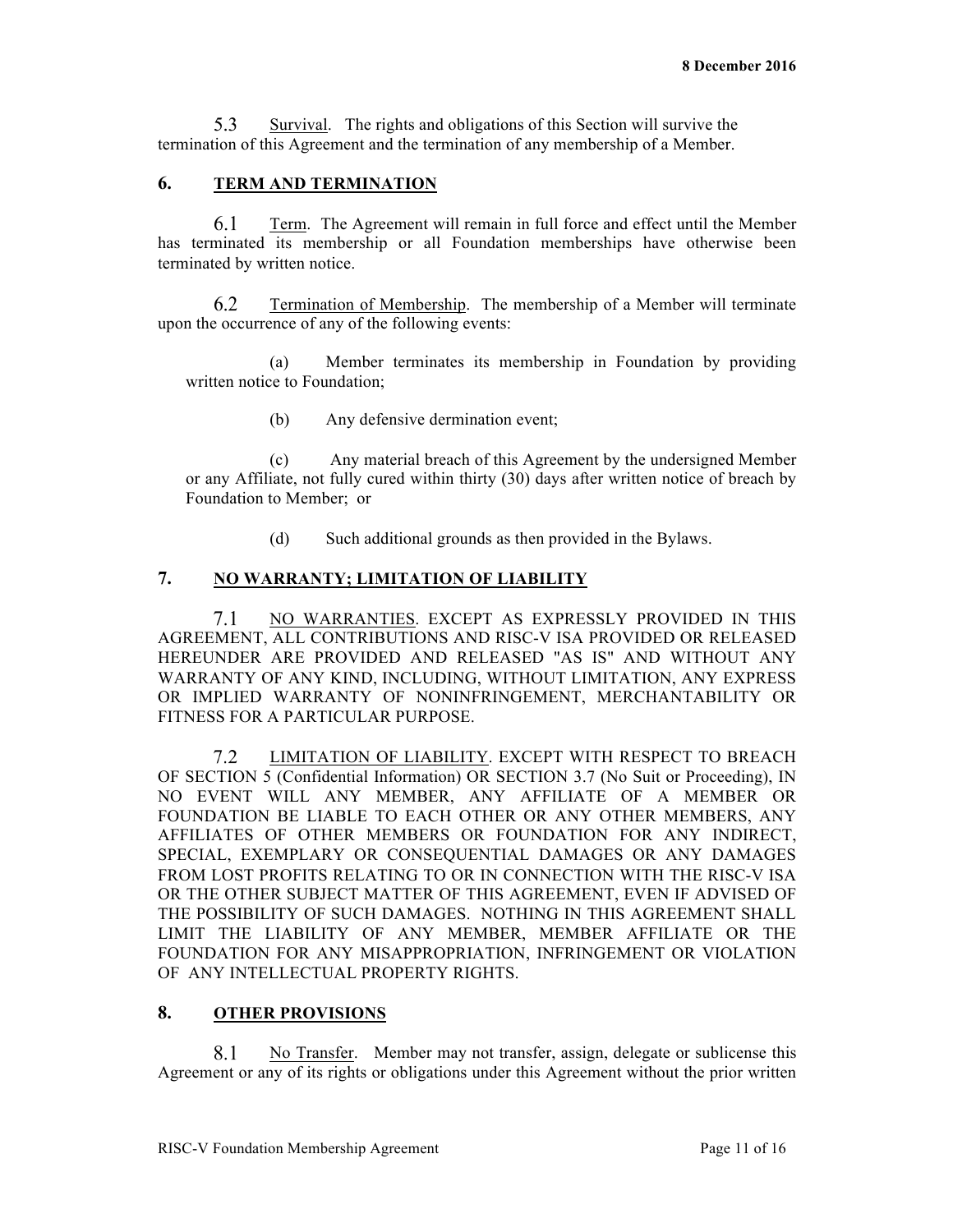consent of Foundation. Any purported transfer, assignment, delegation or sublicense without such consent will be null and void. The Foundation may transfer, assign and delegate this Agreement and all of its rights and obligations hereunder in connection with the merger or consolidation or transfer of all or substantially all of the assets of the Foundation to any successor entity.

Notice and Representative. All notices permitted or required under this 8.2 Agreement must be in writing and must be sent to the address of the recipient party stated on the signature page, or such other address as the recipient party may designate by notice given in accordance with this Section. Member designates the representative identified in the signature page for the purpose of receiving notices under this Agreement. Member may change the designated representative and the address of such representative by written notice to Foundation. If Member fails to designate a representative, notice may be sent to Member at its address stated on the signature page. Any notices made under this Agreement may be delivered by hand, by overnight courier, by electronic mail or by first class prepaid mail, addressed to Member's designated representative or to the Foundation at the addresses provided on the signature page, and such notices will be deemed delivered (i) if sent by hand or electronic mail, at the time of delivery; (ii) if sent by overnight courier, on the next business day after the date of delivery to the courier with evidence of delivery from the courier; and (iii) if sent by first class prepaid mail, three (3) business days after the date of mailing.

8.3 No Joint Venture. Nothing contained in this Agreement and no action taken by any Member or Foundation will be deemed to render the Member or its Affiliates an employee, agent or representative of Foundation or any other Member or their Affiliates, or will be deemed to create a partnership, joint venture or syndicate among or between any of the Members or their Affiliates or with Foundation.

8.4 Entire Agreement. This Agreement constitutes the entire agreement between the parties with respect to the subject matter contained herein, and supersedes all prior and contemporaneous understandings, agreements and representations whether oral or written between the parties with respect to such subject matter.

8.5 Governing Law. All matters arising from or relating to or in connection with this Agreement will be governed by and construed under, and the legal relations among the parties hereto will be determined in accordance with, the laws of the State of Delaware, USA, excluding conflict-of-law principles that would cause the application of the laws of any other jurisdiction.

8.6 Severability. If any provision of this Agreement is held to be invalid or unenforceable by a court of competent jurisdiction, then that provision will be enforced to the maximum extent permissible in conformance with the intent of the parties, and the remaining provisions will remain in full force and effect.

8.7 Amendments. This Agreement may be amended in accordance with the requirements of the RISC-V Foundation Bylaws.

8.8 Waivers. The waiver by any party of a breach of any provision of this Agreement shall not be effective unless in writing and shall not be construed as a waiver of any subsequent breach of or default under the same or any other provision of this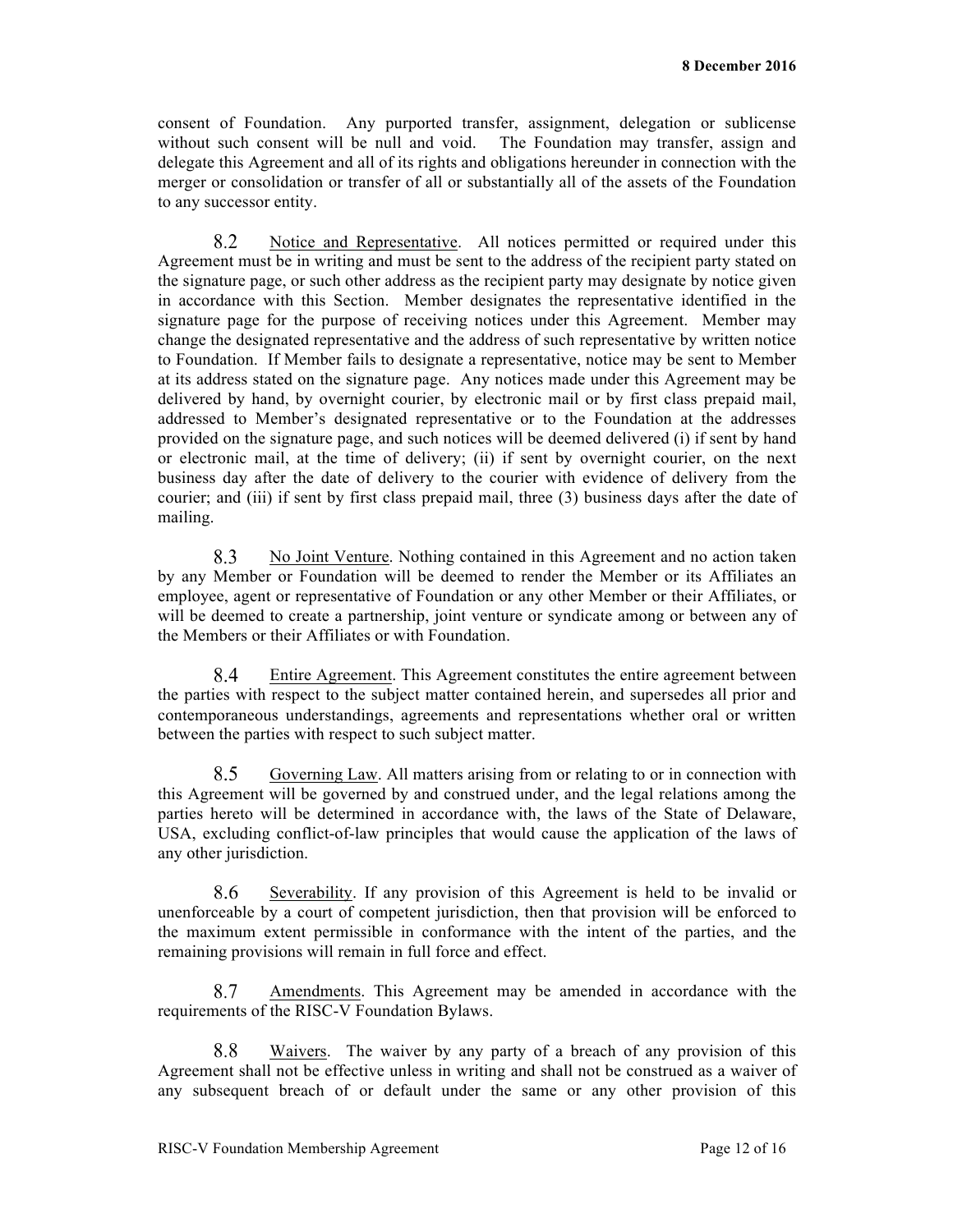Agreement, nor shall any delay or omission on the part of either party to exercise or avail itself of any right or remedy that it has or may have hereunder operate as a waiver of any right or remedy.

8.9 Counterparts. This Agreement may be executed in one or more counterparts, each of which will be deemed an original but all of which together will constitute one and the same instrument. Facsimile signatures shall be deemed to be original signatures for purposes hereof.

8.10 Interpretation. Headings used in this Agreement are for reference purposes only and shall not be deemed a part of this Agreement. When the context requires, the plural shall include the singular and the singular the plural, and any gender shall include any other gender. Each of the parties has had this Agreement reviewed by its own legal counsel and no provision of this Agreement shall be interpreted or construed against any party because such party or its counsel was the drafter thereof. Notwithstanding any contrary provision of this Agreement, whenever the words "include," "includes" or "including" or any other variation are used in this Agreement, such words shall be deemed to be followed by the words "without limitation."

Further Assurances. The parties shall execute and deliver such further 8.11 documents and shall take such further actions as may be reasonably necessary to carry the provisions of this Agreement into effect.

8.12 Authority. Each of the parties represents and warrants that such party has the legal power and authority to enter into and perform its obligations under this Agreement, and that this Agreement has been executed and delivered by its duly authorized officer or employee or representative, and that when executed and delivered this Agreement will constitute a valid and binding obligation of such party, and where expressly indicated, its Affiliates, and will be enforceable against such party, and where expressly indicated, its Affiliates, in accordance with its terms.

# **[Signature Page to Follow]**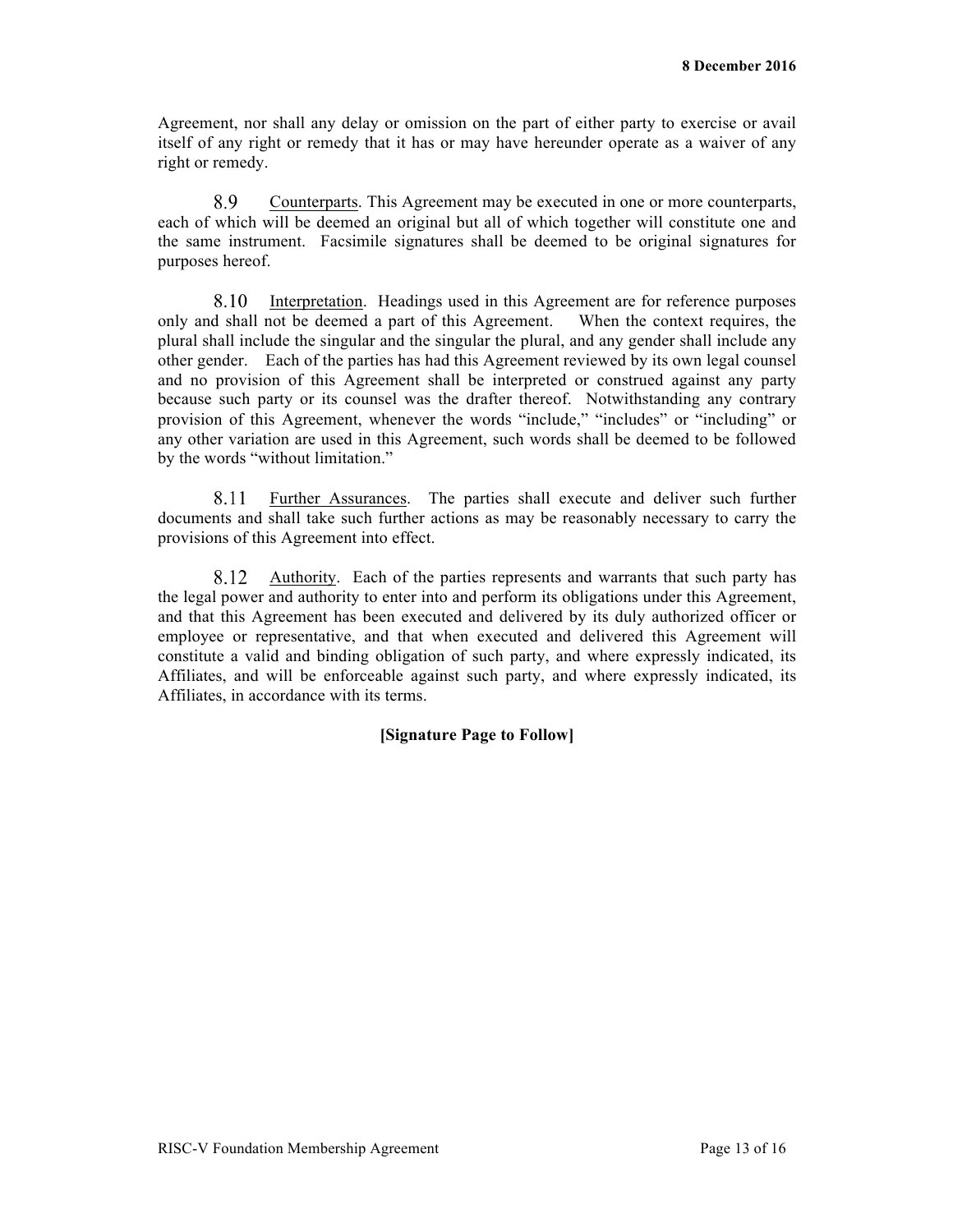#### **[SIGNATURES and ADDRESSES]**

This Agreement shall be effective when it is accepted by the Foundation.

MEMBER By: \_\_\_\_\_\_\_\_\_\_\_\_\_\_\_\_\_\_\_\_\_\_\_\_\_\_\_\_\_\_\_\_\_ Printed Name: Title: Company: \_\_\_\_\_\_\_\_\_\_\_\_\_\_\_\_\_\_\_\_\_\_\_\_\_\_\_\_ Address: \_\_\_\_\_\_\_\_\_\_\_\_\_\_\_\_\_\_\_\_\_\_\_\_\_\_\_\_\_ Address: Phone Number: \_\_\_\_\_\_\_\_\_\_\_\_\_\_\_\_\_\_\_\_\_\_\_\_ e-mail Address: \_\_\_\_\_\_\_\_\_\_\_\_\_\_\_\_\_\_\_\_\_\_\_\_ Membership Level (Check one – refer to RISC-V Foundation Bylaws Article 12): \_\_\_\_\_ Platinum \_\_\_\_\_ Gold \_\_\_\_\_ Silver \_\_\_\_\_ Auditor \_\_\_\_\_ Individual

### RISC-V FOUNDATION

| Bv<br>- |  |  |  |  |
|---------|--|--|--|--|
|         |  |  |  |  |

Printed Name: \_\_\_\_\_\_\_\_\_\_\_\_\_\_\_\_\_\_\_\_\_\_\_\_\_

Title:

Date:

ACCEPTED AND CONFIRMED AS TO THE FOLLOWING MEMBERSHIP LEVEL: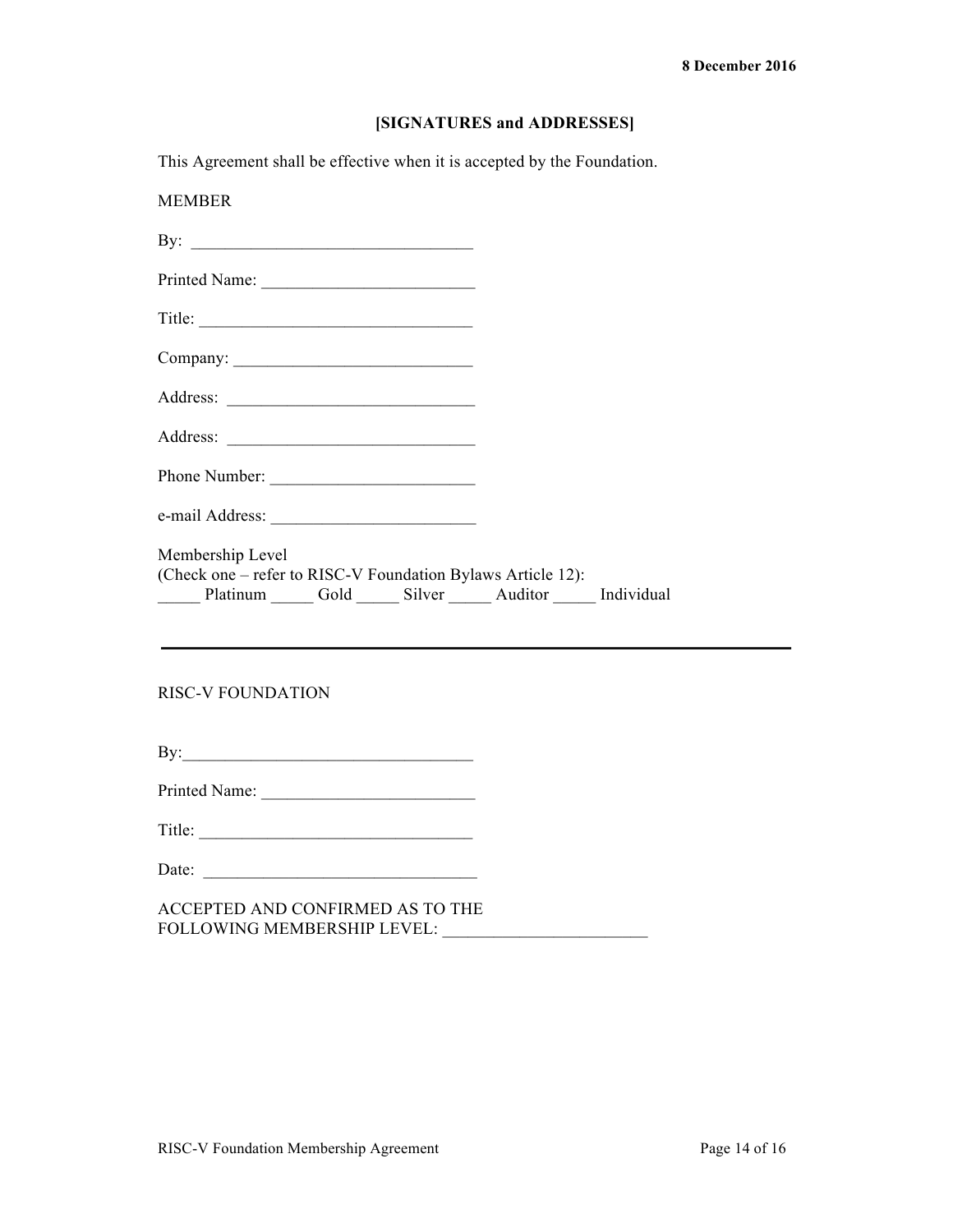### **EXHIBIT A ORIGINAL SPECIFICATIONS**

Andrew Waterman, Yunsup Lee, David A. Patterson, and Krste Asanović, "The RISC-V Instruction Set Manual, Volume I: Base User-Level ISA", Technical Report UCB/EECS-2011-62, EECS Department, University of California, Berkeley, May 13, 2011

Andrew Waterman, Yunsup Lee, David Patterson, Krste Asanović, "The RISC-V Instruction Set Manual, Volume I: User-Level ISA Version 2.0", Technical Report UCB/EECS-2014-54, EECS Department, University of California, Berkeley, May 7, 2014

Andrew Waterman, Yunsup Lee, Rimas Avižienis, David A. Patterson, and Krste Asanović, "The RISC-V Instruction Set Manual, Volume II: Privileged Architecture Version 1.7", Technical Report UCB/EECS-2015-49, EECS Department, University of California, Berkeley, May 9, 2015.

Andrew Waterman, Yunsup Lee, David A. Patterson, and Krste Asanović, "The RISC-V Compressed Instruction Set Manual, Version 1.7", Technical Report UCB/EECS-2015-157, EECS Department, University of California, Berkeley, May 28, 2015.

Andrew Waterman, Yunsup Lee, David Patterson, Krste Asanović, "The RISC-V Instruction Set Manual, Volume I: User-Level ISA Version 2.1", Technical Report UCB/EECS-2016-118, EECS Department, University of California, Berkeley, May 31, 2016.

Andrew Waterman, Yunsup Lee, Rimas Avižienis, David A. Patterson, and Krste Asanović, "The RISC-V Instruction Set Manual, Volume II: Privileged Architecture Version 1.9", Technical Report UCB/EECS-2016-129, EECS Department, University of California, Berkeley, July 8, 2016